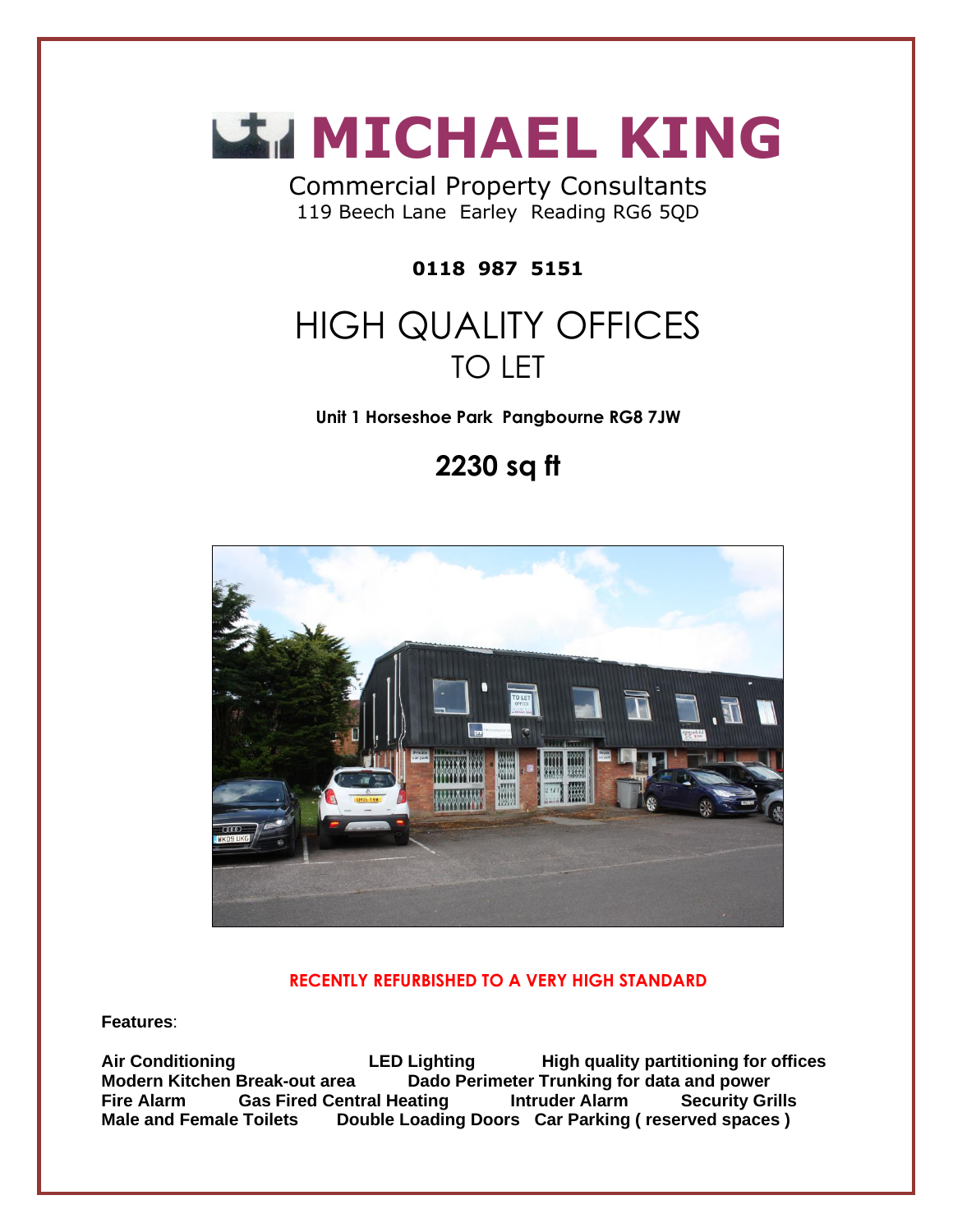#### **Location**

Pangbourne is a small but busy village approximately 5 miles north west of Reading. Access from the M4 is 4 miles away via Junction 12. Horseshoe Park is a small, popular Business Park, accessed from Horseshoe Road off the A329 Reading Road.

#### **Accommodation:**

The premises underwent an extensive refurbishment recently and is a modern well lit office with LED lighting, air conditioning, new kitchen / break out area, suspended ceiling and carpet throughout

On the ground floor is a reception area, WC's, kitchen / break out area , open plan area and individual office with glazed partitions.

The first floor has an open plan area, two individual partitioned offices, a store room and directors office / board room.

Car Parking is allocated at the front of the unit for up to 6 cars double parked.

Ground floor area 1155 sq ft First floor area 1075 sq ft Total 2230 sq ft gross internal



 **Open Plan Ground Floor Offices**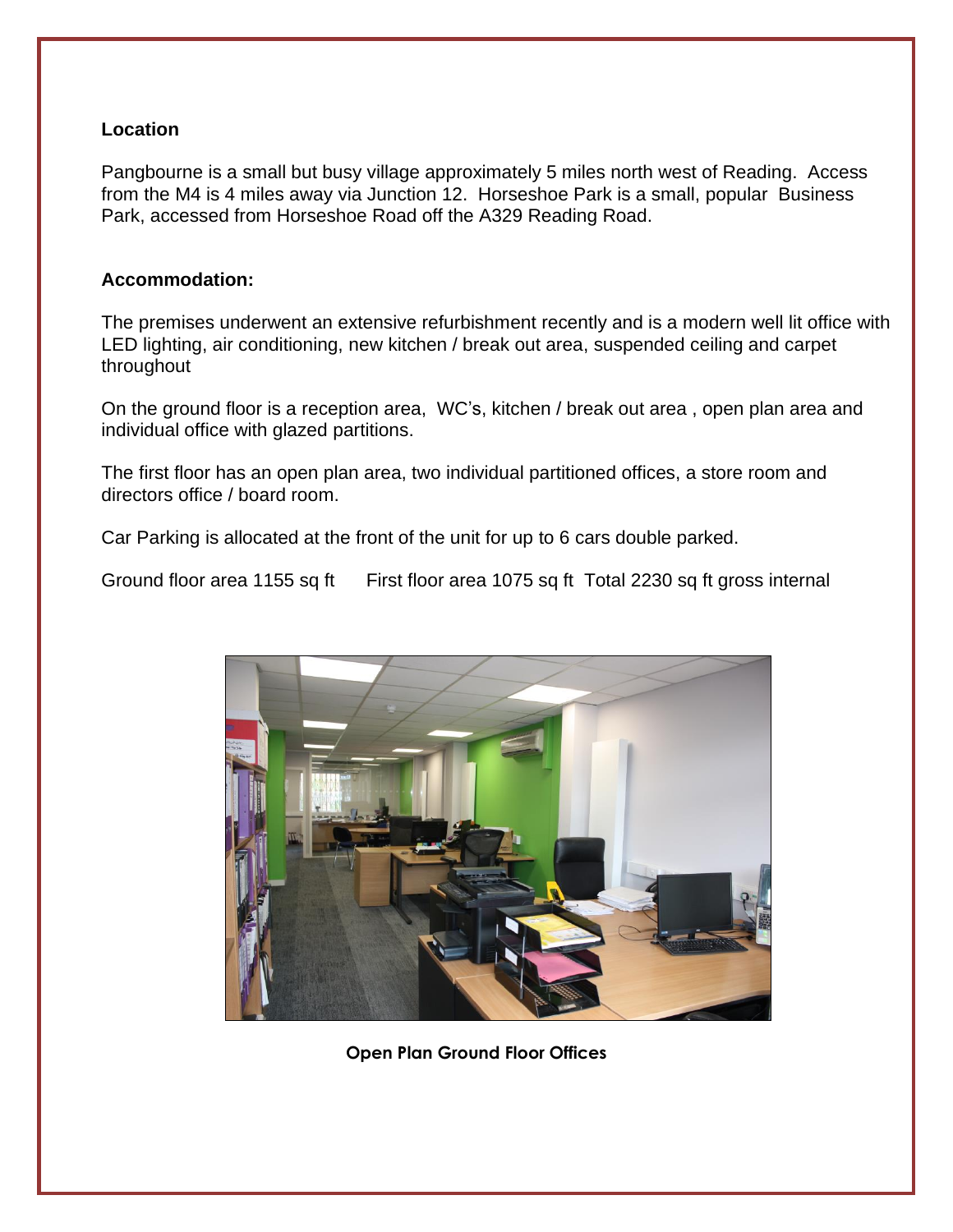

 **Ground Floor Offices**



 **Ground floor partitioned Office**



 **Ground Floor open plan area**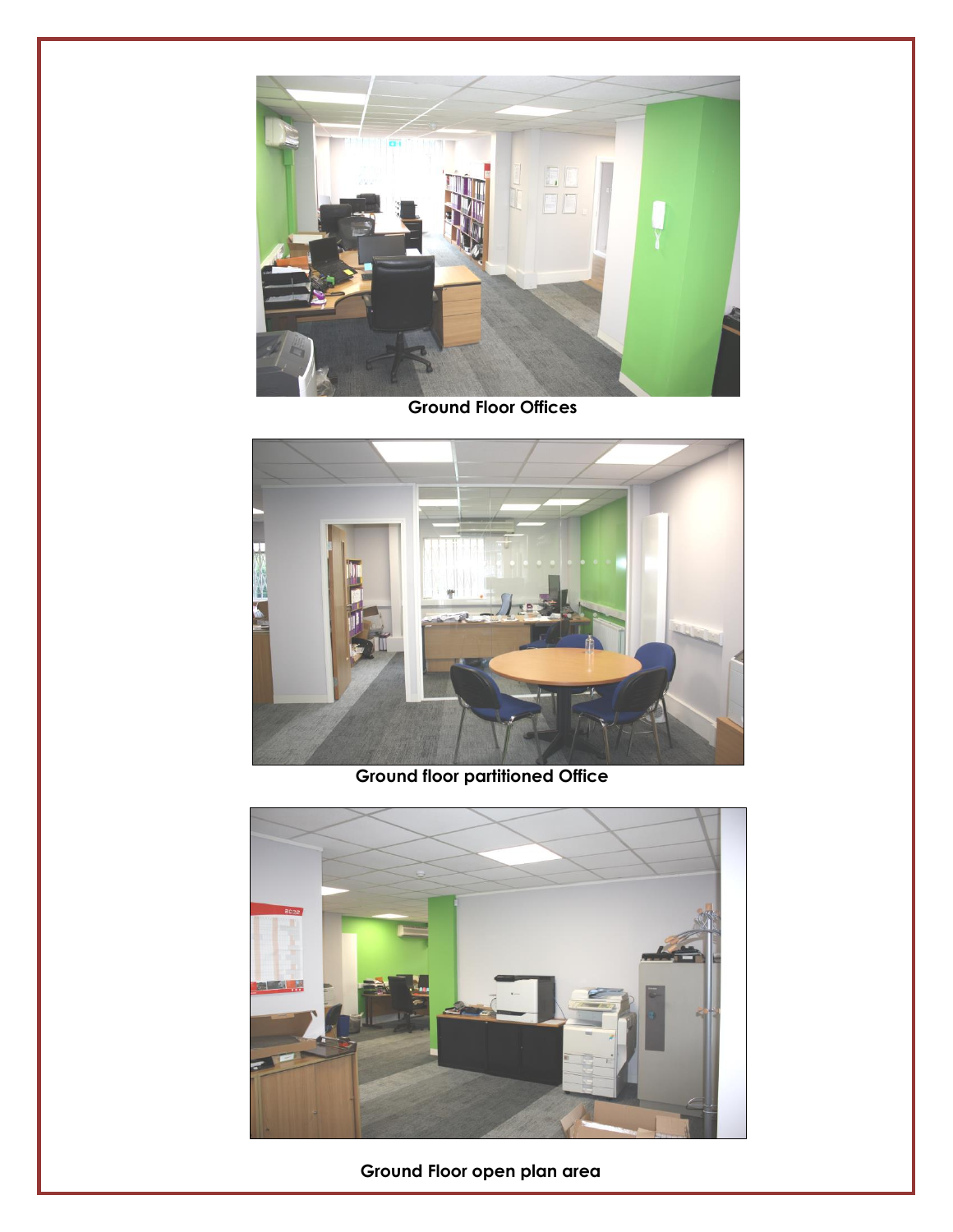

### **Ground Floor Kitchen**

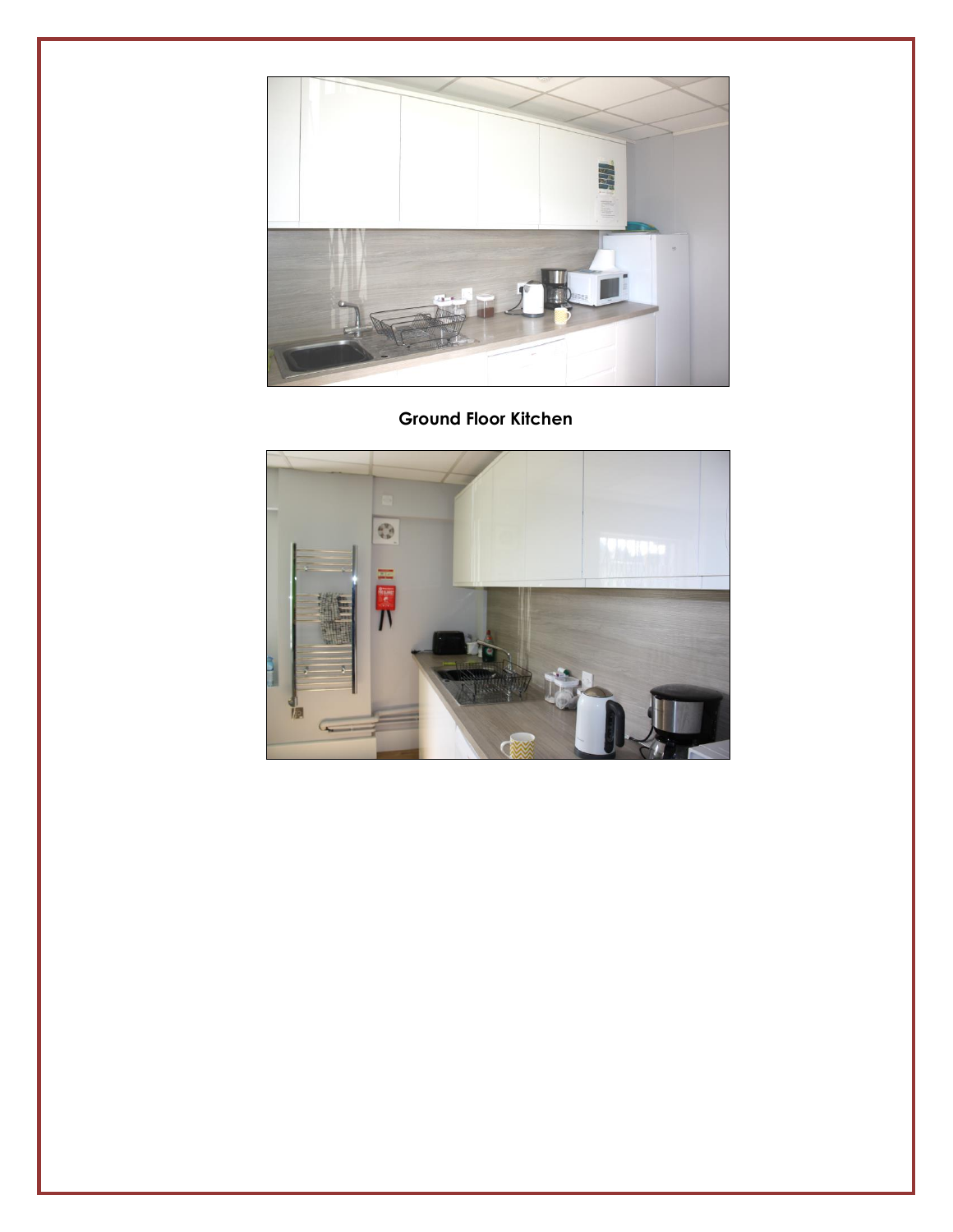

 **First Floor Office Area**



 **Partitioned Offices in background**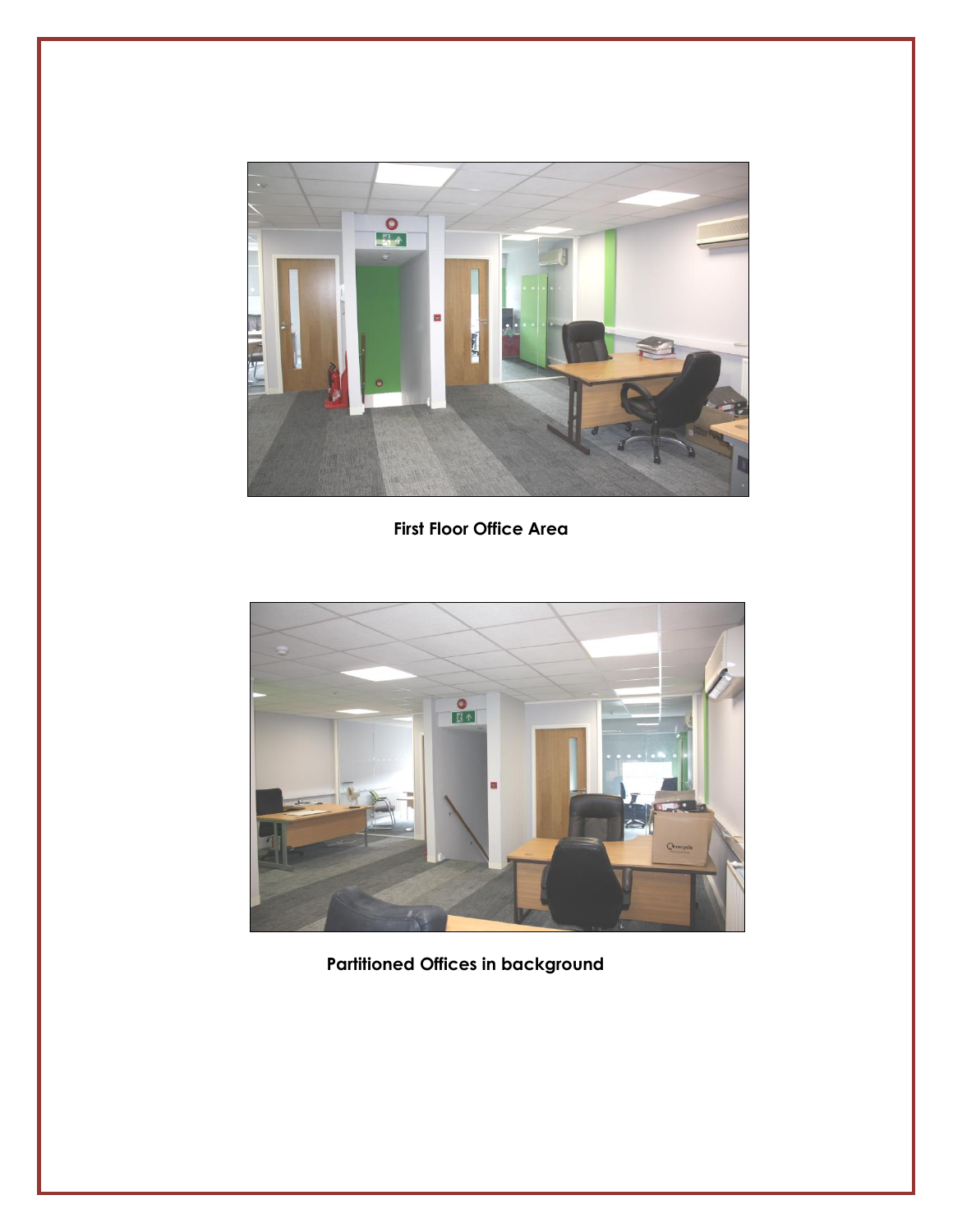





**Director's Office / Board Room ( 260 sq ft )**

#### **Lease Terms**

Available on a new lease fully repairing and insuring lease at annual exclusive rent of £23,500 pa exclusive of all other outgoings.

Rent Deposit – A deposit will be required

VAT is not currently payable on the rent or deposit.

Other Outgoings :

#### **Business Rates**

Further information upon request. Small Business Rate relief may be available to qualifying businesses

#### **Service Charge**

Raised for management of the estate, landscape upkeep, out of hours security etc £760plus VAT per quarter

#### **Buildings Insurance E730 pa approx**

**EPC TBC**